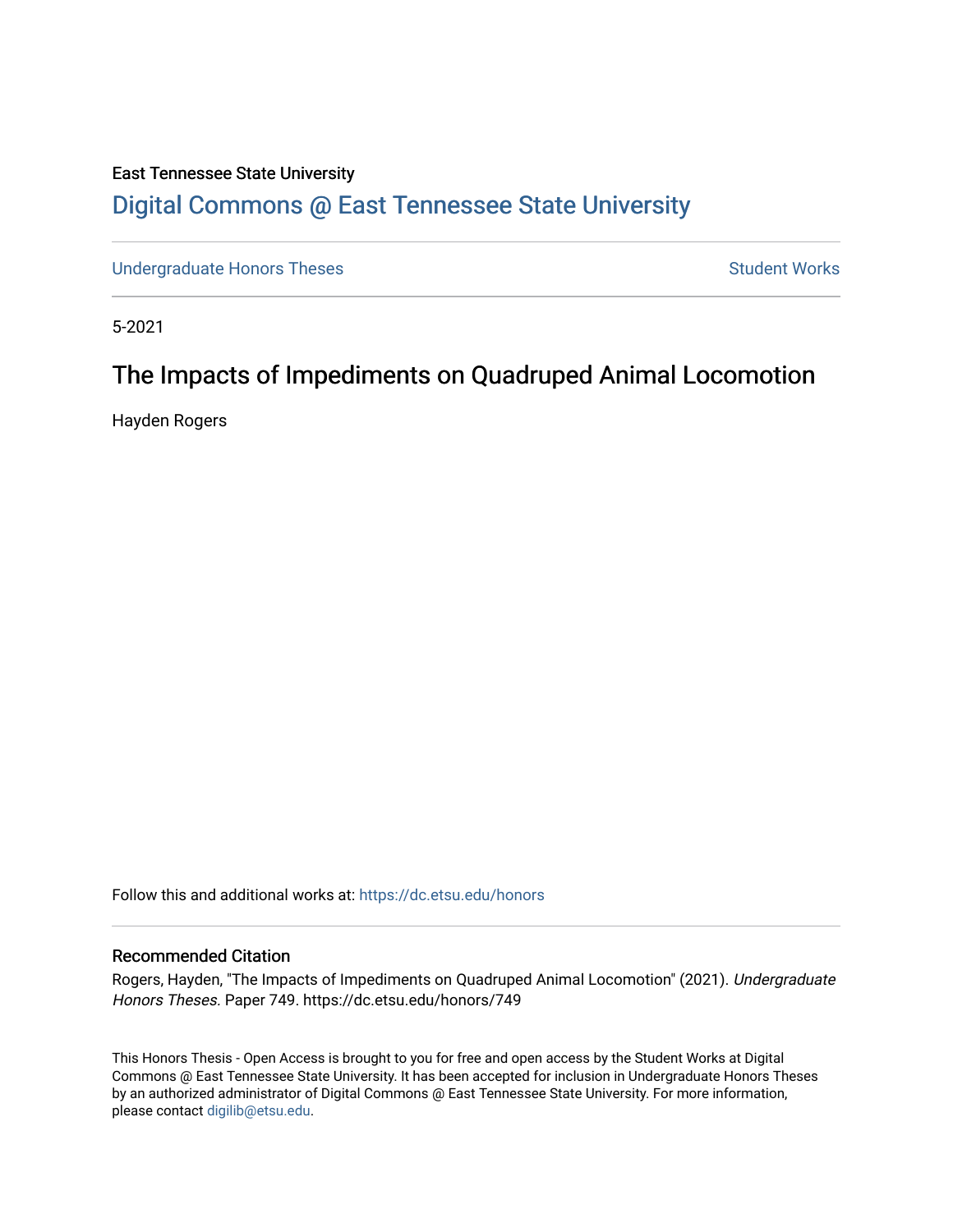The Impact of Impediments on Quadruped Animal Locomotion

By

Hayden Mitchell Rogers

An Undergraduate Thesis Submitted in Partial Fulfillment

Of the Requirements for the

University Honors Scholars Program

Honors College

Digital Media Program

College of Business and Technology

East Tennessee State University

April 10th,  $2$  $Hayden M. Rogers$  April 10th, 2021

 $\mathcal{L}_{\mathcal{M}\mathcal{M}}$   $\mathcal{L}_{\mathcal{M}}$   $\mathcal{L}_{\mathcal{M}}$   $\mathcal{L}_{\mathcal{M}}$   $\mathcal{L}_{\mathcal{M}}$   $\mathcal{L}_{\mathcal{M}}$   $\mathcal{L}_{\mathcal{M}}$   $\mathcal{L}_{\mathcal{M}}$   $\mathcal{L}_{\mathcal{M}}$   $\mathcal{L}_{\mathcal{M}}$   $\mathcal{L}_{\mathcal{M}}$   $\mathcal{L}_{\mathcal{M}}$   $\mathcal{L}_{\mathcal{M}}$   $\mathcal{L}_{\mathcal{M}}$   $\mathcal{L$ 

Professor Gregory Marlow, Thesis Mentor Date

 $17a4 \ +17261$ Professor Marty Fitzgerald, Reader Date

artaikhn.

\_\_\_\_\_\_\_\_\_\_\_\_\_\_\_\_\_\_\_\_\_\_\_\_\_\_\_\_\_\_\_\_\_\_\_\_\_4/12/21

Professor Sarit Somasa, Reader Date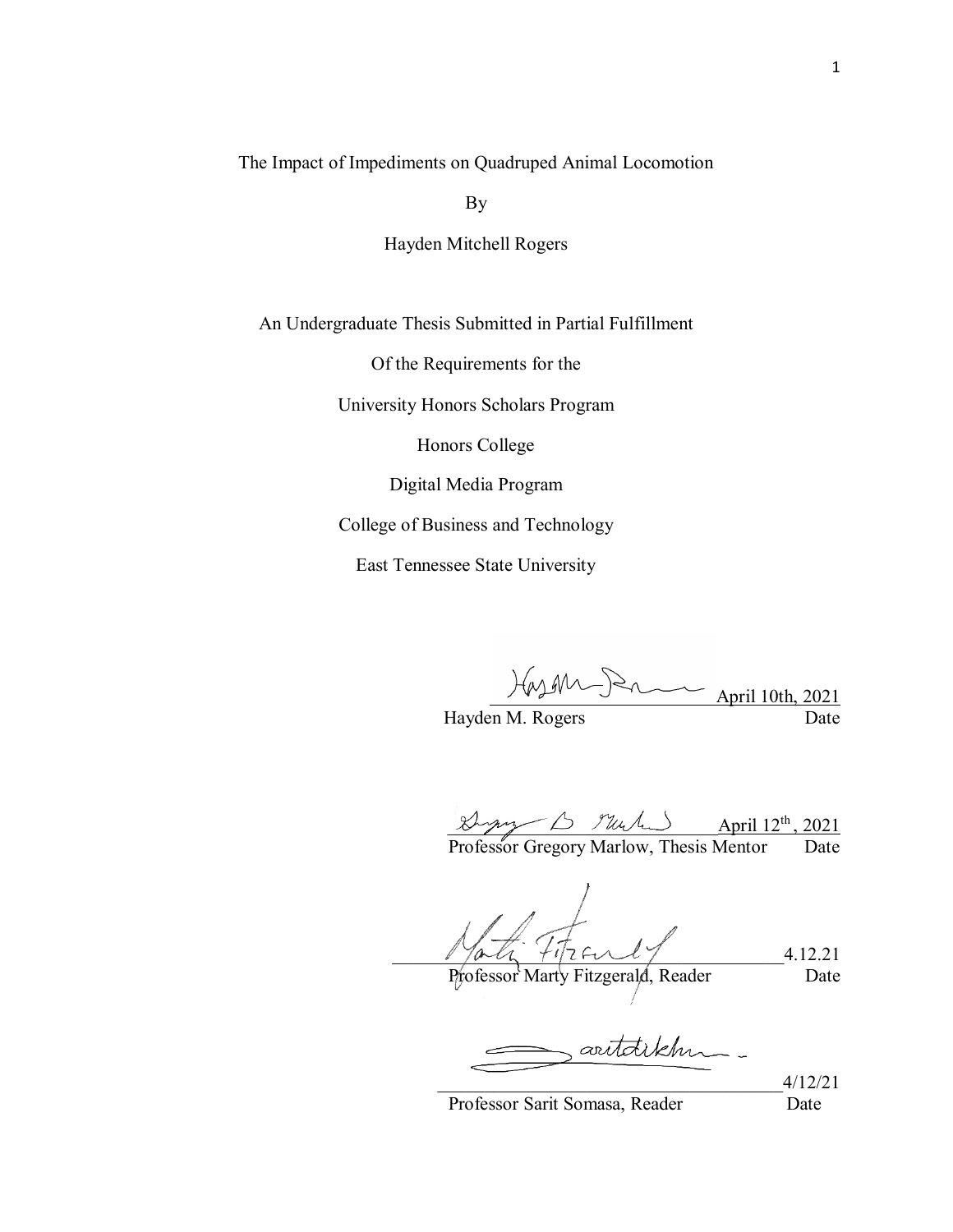#### Abstract

The topic that I have been studying for this thesis concerns the locomotion of quadruped animals. More specifically, my goal was to study how quadrupeds, such as canines or felines, move and then compare that movement to individuals of the same species, except adding in a factor such as a limp or the removal of an entire limb. I wanted to see how that affected their balance and their gait among other things. Luckily, there are plenty of resources out there for me to study the differences. Between videos online, living with dogs and cats at home, and semiregularly volunteering at an animal rescue sanctuary, I have been able to amass a sizeable amount of data to determine both how these animals move regularly, and how injuries or the complete loss of a limb affects their movement. I have studied four different types of quadruped walk-cycles and then further studied them to see how various limb injuries affect how they get from point a to point b. Afterwards, I applied what I learned by animating a cycles that capture how the quadruped normally moves and then also animating a cycle where the quadruped has limited ability with one of its limbs.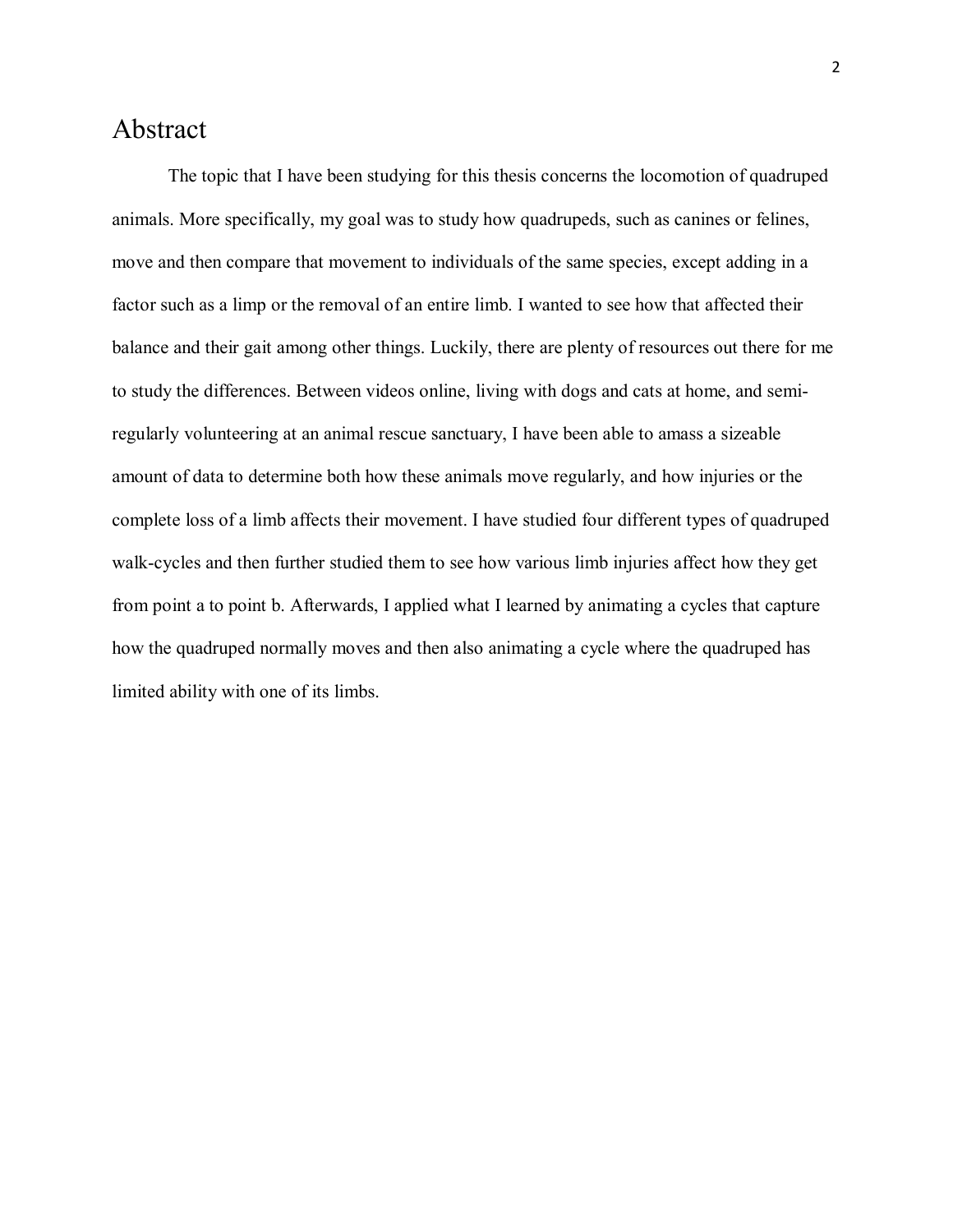# Table of Contents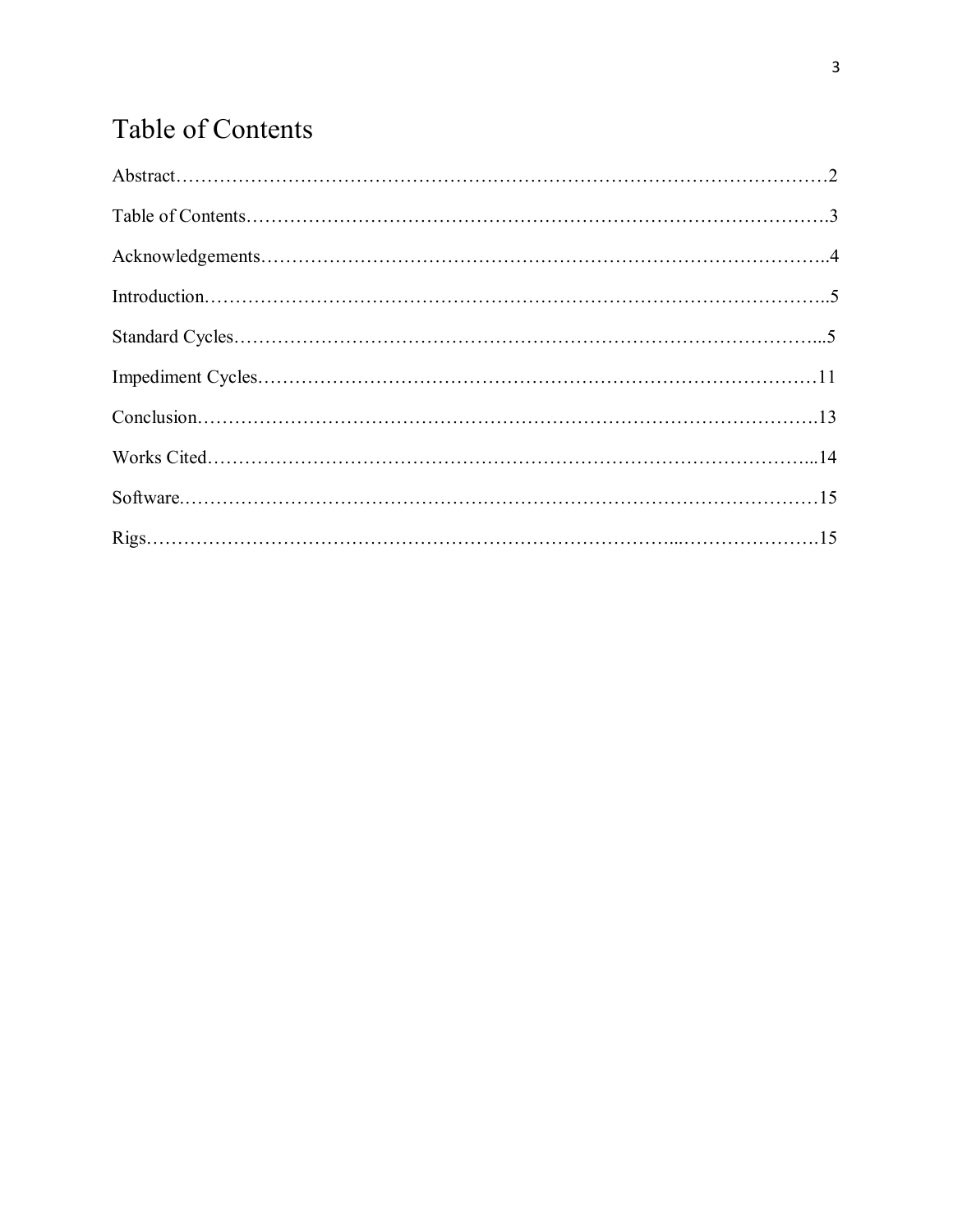## Acknowledgements

I would like to give a shout out to my committee for all the guidance and support that they have given me over the course of this thesis assignment. Sarit Somasa helped me sort out some of the deadlines and overall really helped give me further resources to reference when going forward in the project. From Marty Fitzgerald, I really appreciated the blunt feedback that he offered whenever we met. Greg Marlow, my mentor for thesis, was particularly amazing throughout all this. Whenever I had questions or concerns, Greg was right there to give me advice. I just feel very thankful for all the guidance I received.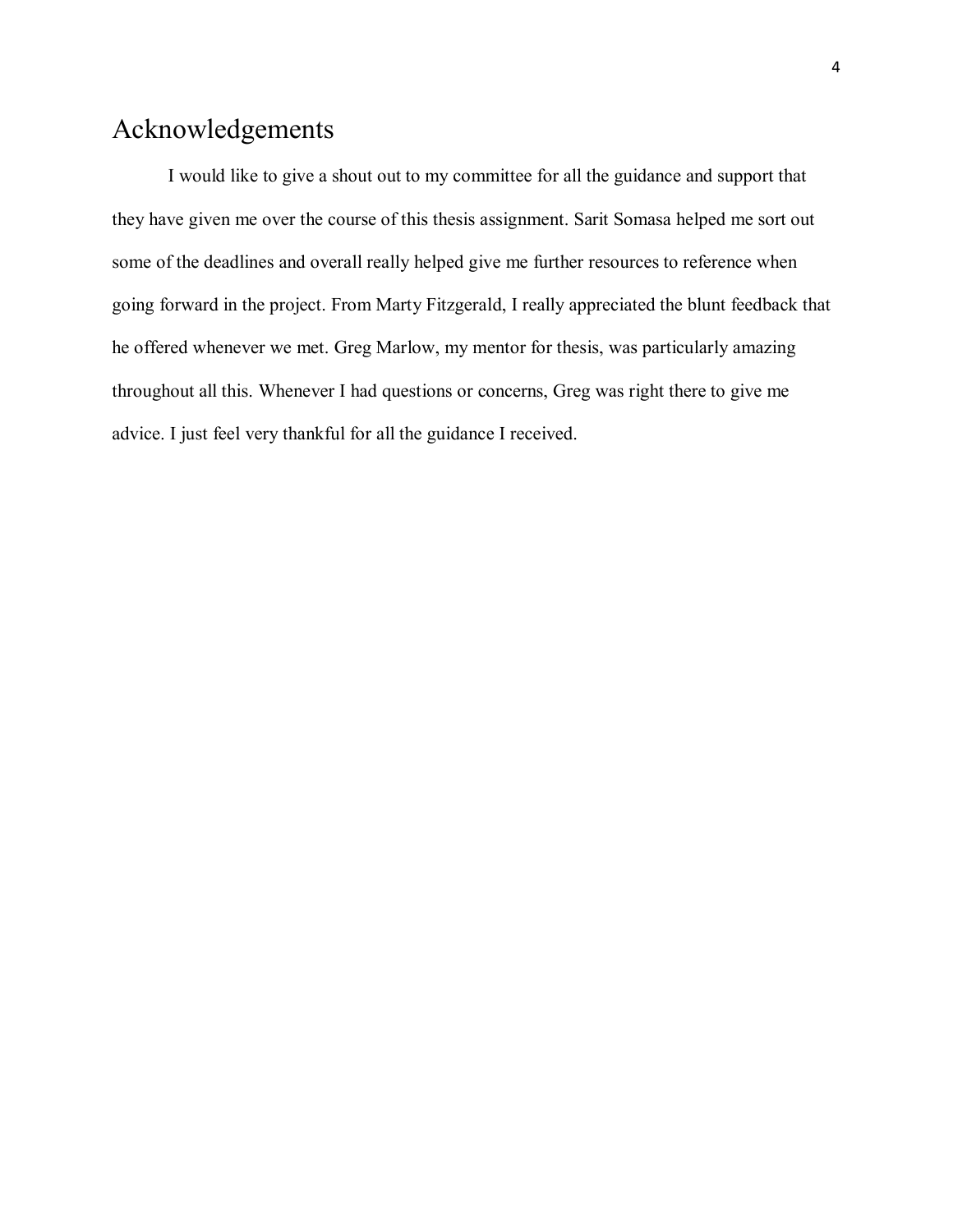#### Introduction

Since the beginning of my experience with animation, I have felt drawn to creature animation. I would always grow particularly interested in watching films or video games that featured creatures. Something that I have noticed across the many demo reels that I've looked at is that when they do include creature animations, it is often a creature that appears to be in perfect health. After I began volunteer work and met two amazing goats with impediments affecting how they walk, I started thinking about how little representation I have seen for impediments, especially of creatures, in animation. That is how I came to my thesis; to see how an animal adapts how they walk or run when they do have an impediment, whether it is a limp or even the complete loss of a limb.

#### Standard Cycles

One of the most important things I had to do for this project was determine what creatures to focus on for the study. One way that I narrowed everything down was by deciding to limit myself to quadrupeds, which took out creatures such as birds and insects. From there, I spent a decent amount of time studying various animals walking or running, just to get a feel for what would be fun to create in Maya. One thing that I did end up taking into consideration was that I had no prior experience involving projects, school or personal, with creatures prior, so I ultimately decided that the early part of this study would involve me learning basic creature walk cycles before moving into more complex movements.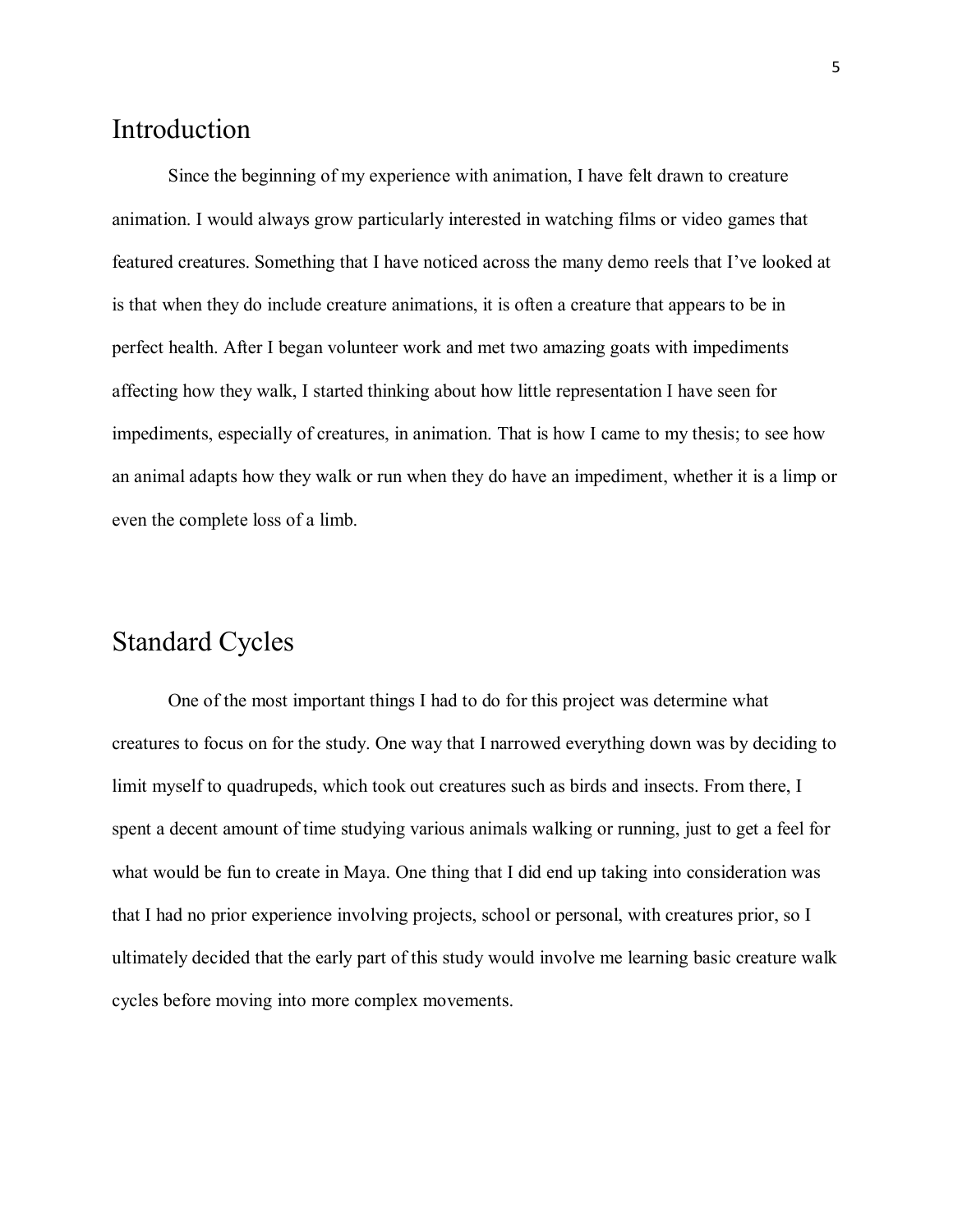Dogs and cats are the most common animals that I see in my day-to-day life, so it made perfect sense for me to begin studying how they moved before moving on to something more complex. The first thing that I tried to perfect was the foot placement. There is video by Jamie Capsolas on YouTube that I was able to look at that illustrated the gait of canines. At the dog's most extended position, where one of the front limbs has just planted onto the ground, the limb that has just planted will be the furthest forward, followed by the other front limb. The back limbs are set up in a similar manner, with the back limb on the same side as the planted limb being in front of the other limb, which will be extended backwards, waiting to spring off of the ground.



Fig. 1 (Picture showing the different gaits that animals, such as canines, possess)

Outside of the limbs, the other important piece in making the walk look natural is figuring out how the torso reacts alongside the leg movement. With each model that I used, across the board with canines, felines, and deer, I learned to treat the chest mass and the waist mass as two separates entities being controlled by the pair of legs branching off of them. If one leg rose off of the ground, the torso tended to rotate towards the remaining planted leg in order to best balance itself. Doing the alternative would give too much weight and not enough support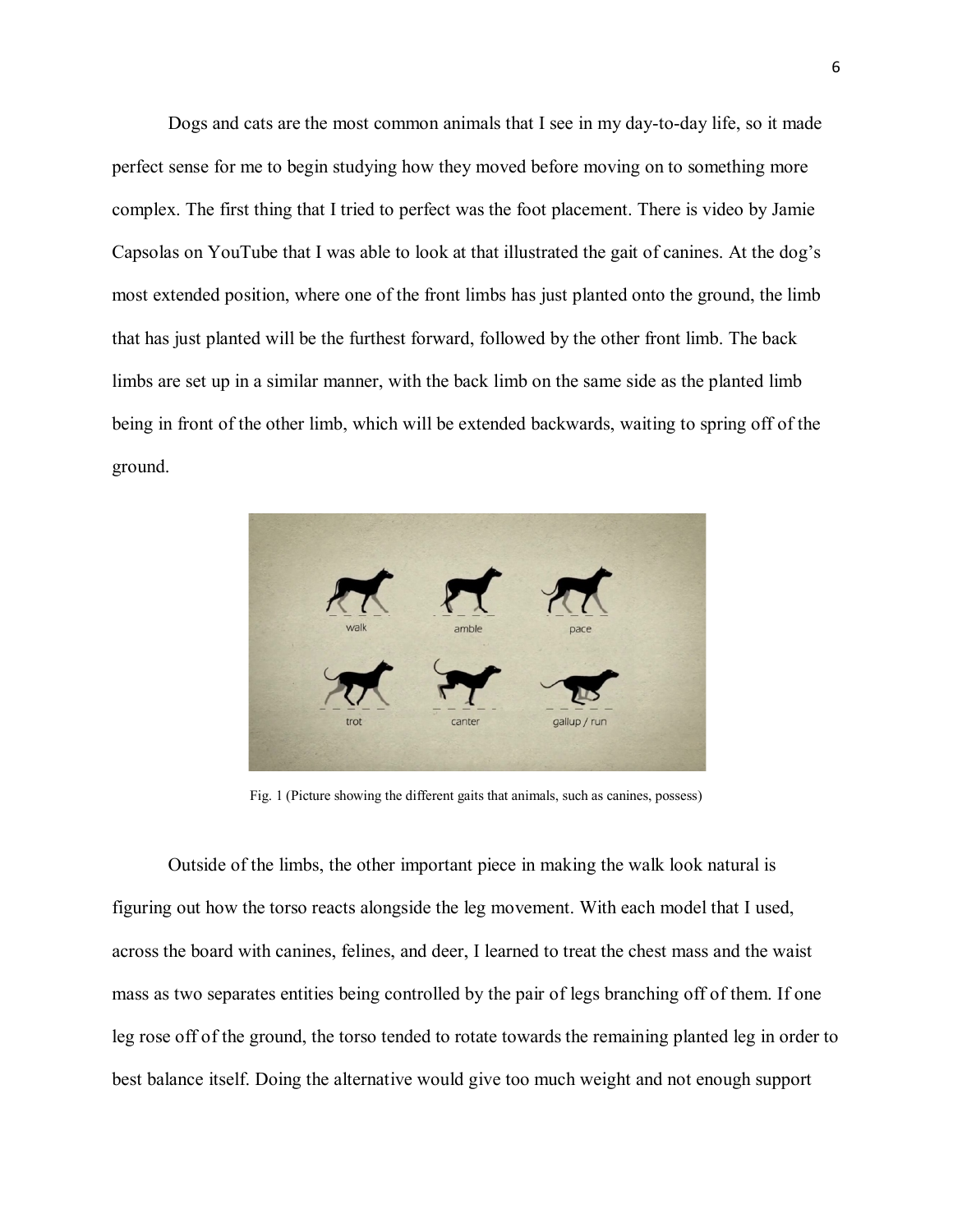and result in the animal losing its balance. Outside of rotating these masses, it was also important to work with translating the torso, particularly along the y-axis. I utilized picture diagrams from Richard Williams' *The Animator's Survival Kit* immensely to help with this (along with the feet placement in parts). Within the diagrams, there were labeled points that specified roughly when the chest or pelvis would be at its highest or lowest point. The same diagrams covered the squash and stretch principles within the cycle and it stated that the core animation of each animal is similar. Once you are knowledgeable about one cycle, you can base subsequent cycles on it with changes depending on the animal.



Fig. 2 (This diagram from *The Animator's Survival Kit* illustrates mechanics that go into animating quadrupeds)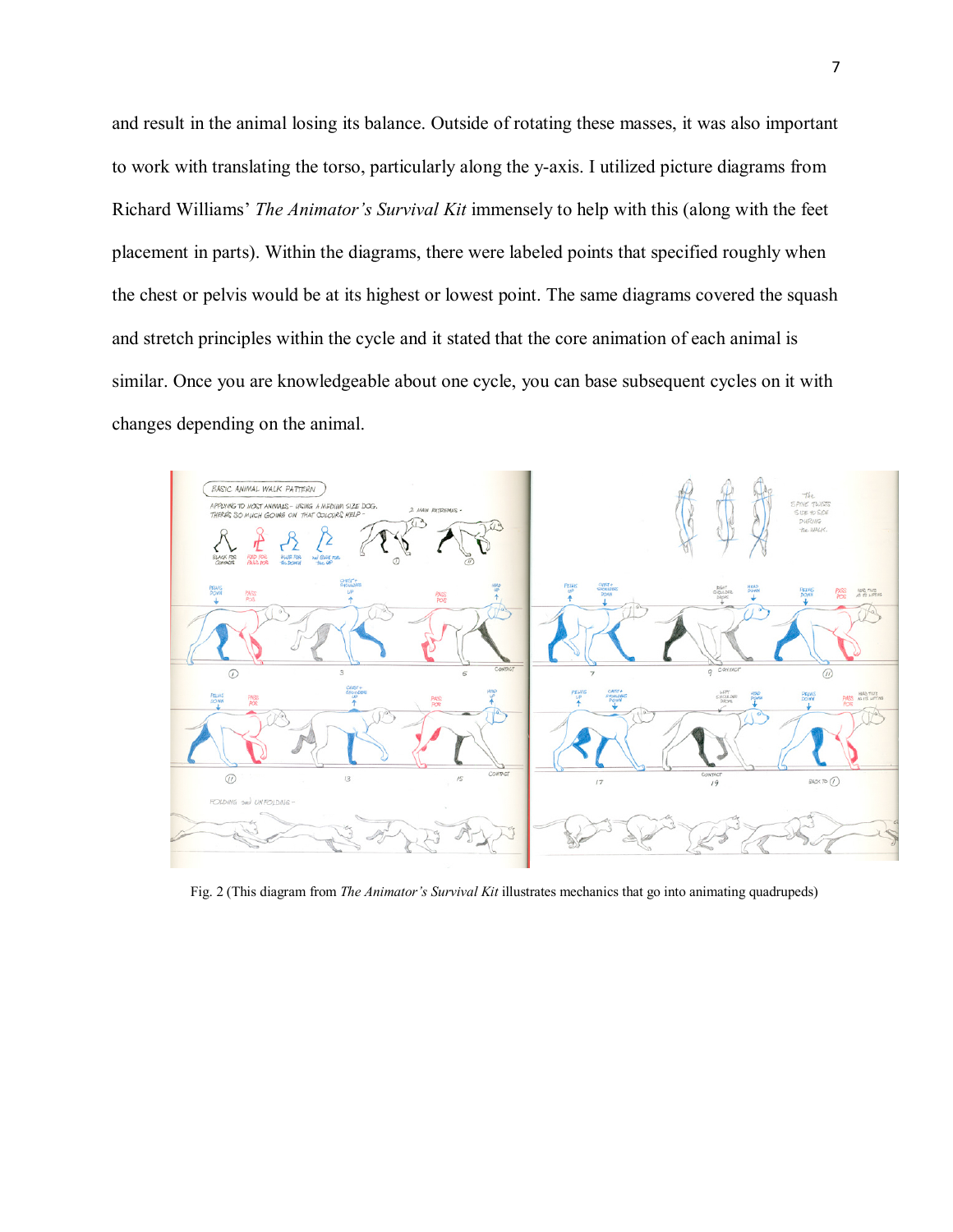I was able to confirm the books finding by finding reference that showed animals actually going through the poses that Richard Williams shows. This video in particular is good, as around the twenty-eight second mark, the video shows a slow motion video of the wolf walking, where it matches the pictures drawn very closely.

#### <https://www.youtube.com/watch?v=0XnvkuLuzV8>

Something that I found to be a challenge when animating all of the creatures compared to the usual human character rigs that I am used to is how the anatomy is different. If we take a look at the diagram below, dogs and humans possess many of the same bones, but the proportions are a lot different. Whereas our heel bones are laid out horizontally, in dogs (as well as cats and deer) that heel bone is placed more vertically, which pushes their other leg bones further up into their body. The way these animals stand normally is roughly the same as if we stood on the tips of our toes.



Fig. 3 (A comparison of the anatomy of a human and a canine)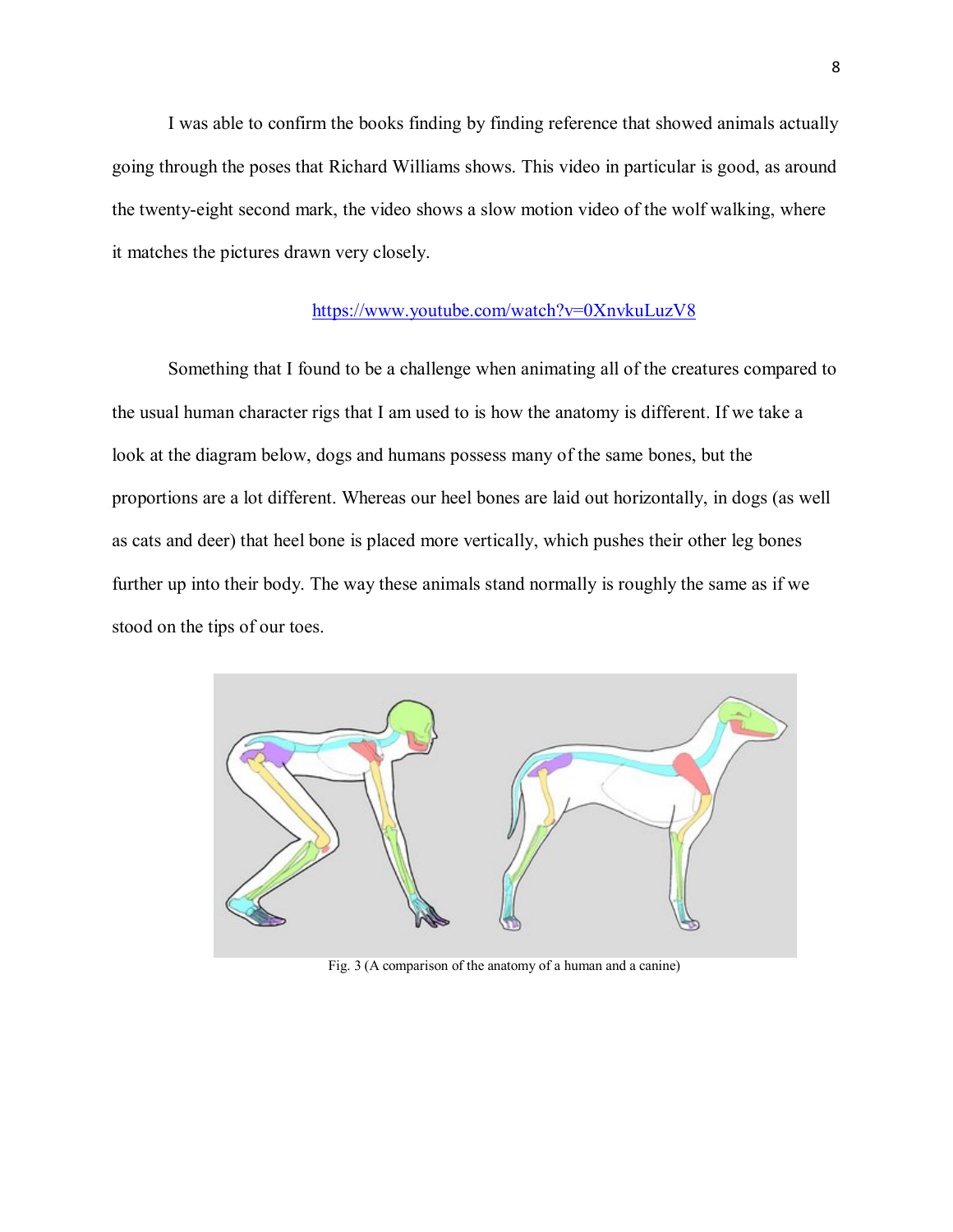Something that I noticed when animating the deer, especially, was the arcs of the legs. I noticed that the front limbs seemed to have a higher peak, but traveled a bit less distance over the course of the cycle. The back limbs had the opposite journey; they did not reach quite as high, but the covered more horizontal distance than the front limbs. I believe that is largely due to the anatomy of the animal. Its ankle bones extend even higher up than canines and felines.



Fig. 4 (Using editable motion trails, I tracked the arc of the quadruped's feet)

After I completed each creature's walk cycle, I would then focus on how they move while running. One key difference between the walking and running cycles is that in the latter, there is a moment where all four legs are off of the ground. The back legs will actually be in front of the front legs for a brief moment, as the limbs push against the ground to carry themselves more quickly. In more extreme run cycles, the limbs may even be off the ground when the limbs are at their most extended point.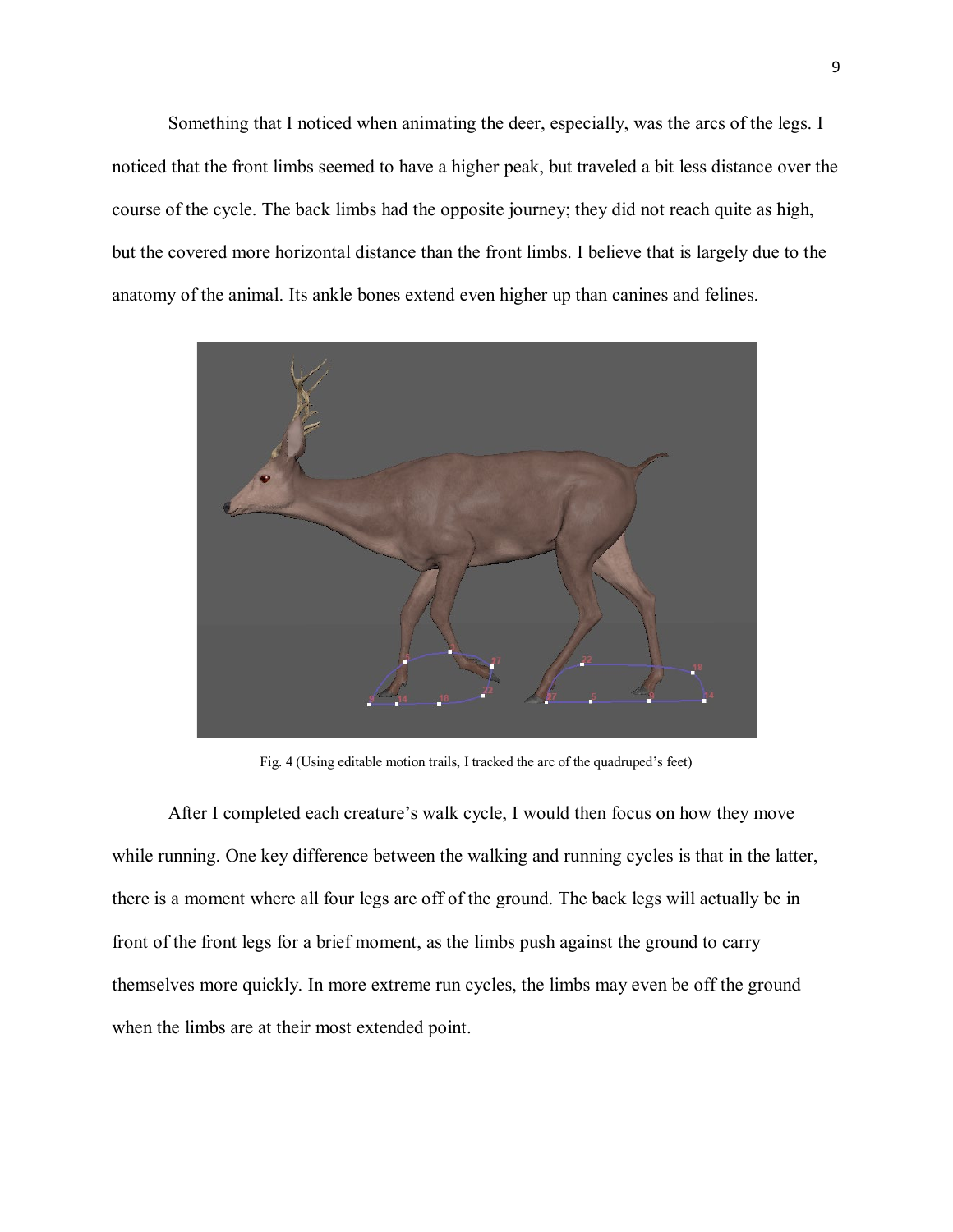

Fig. 5 (In this pose, none of the leopard's feet are planted on the ground)

In most other cases, however, the most extended the creature will get is as the limbs first begin to make contact with the ground. One key thing to note with each set of limbs is that they are overall much more in sync than a walk cycle, but they still plant onto the ground at slightly different points.

One other difference that I experienced when animating the walk cycles versus the run cycles was how many frames I had to make the action apparent. Looking at how many frames I had for each cycle, the walk cycles varied from twenty to thirty frames each, while the run cycles ran between thirteen and fifteen frames. With only half the frames to get the speed of the run feeling right, I had to make sure to really sharpen up every pose to make sure that the running pieces turned out as strong as the walk cycles.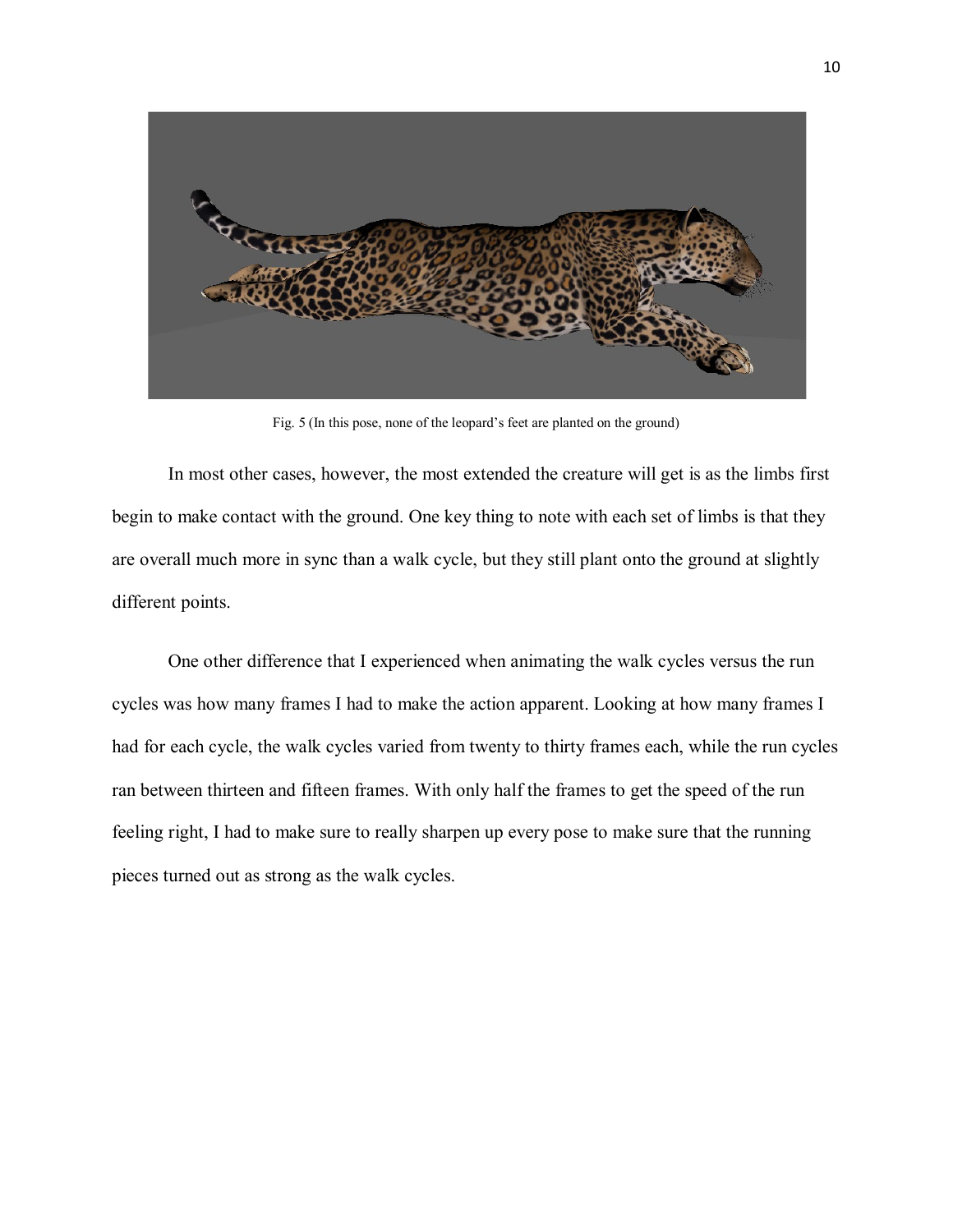# Impediment Cycles

The final step in each set of cycles that I did was a cycle in which the creature had an impediment that shifted the way that they moved. Between my creatures, I focused on a limp, the loss of a front limb, and the loss of a back limb. In all three cases, the limb was unable to plant itself on the ground (whether voluntarily or not) so the other limbs and the torso had to pick up the slack.



Fig. 6 (For both the wolf and deer impediment cycles, I had to modify the models before animating)

For instance, if one of the front limbs is not contributing to the forward motion, the remaining limb's general position will move inward to create better balance. The torso will also move and rotate to the side of the remaining limb as it offers more structure to hold the body.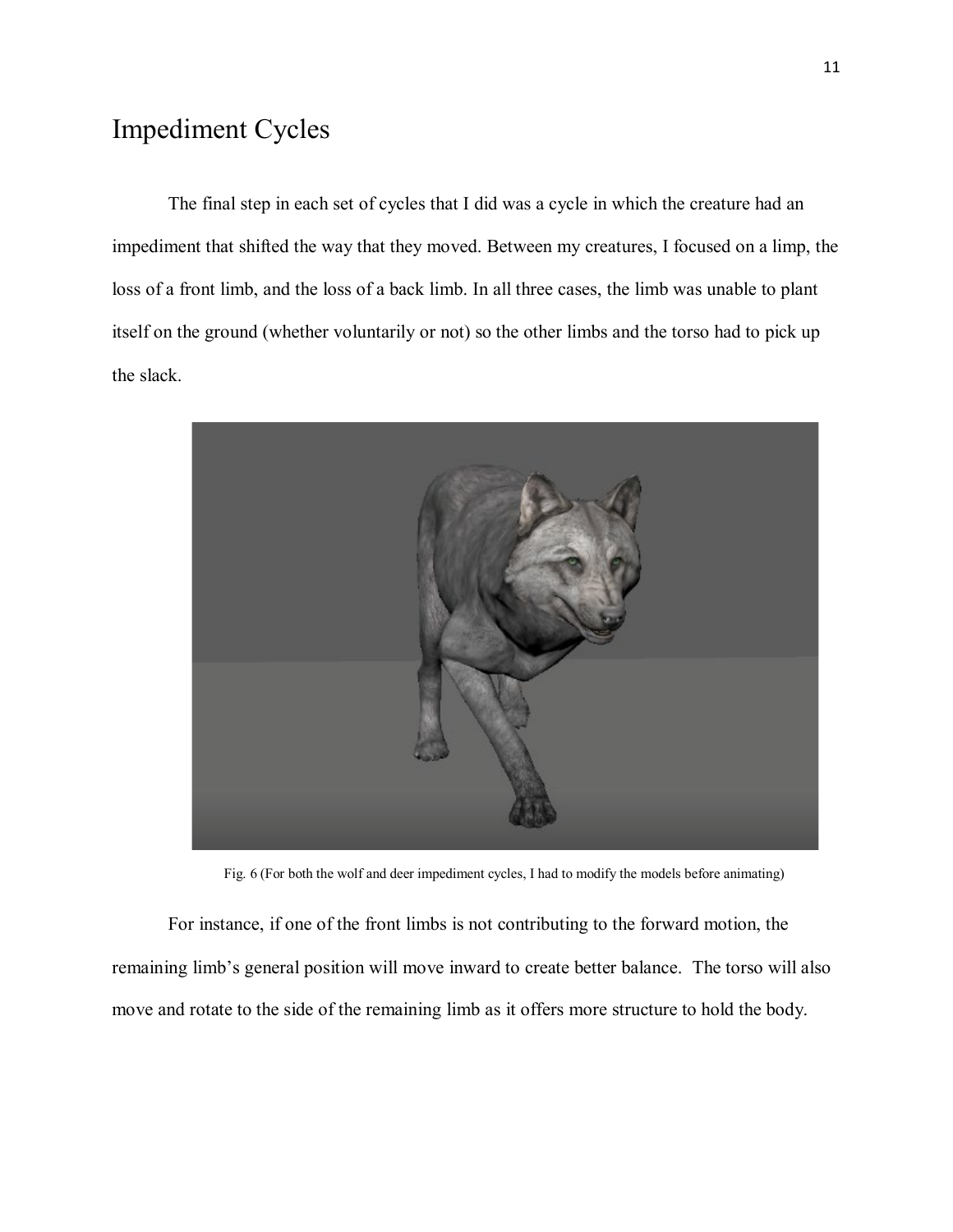Another thing that I picked up on both from watching reference from videos and from my own experience with one of the goats at the Animal Rescue I volunteer at is the lone limb, regardless of whether it is in the front or back set of limbs, makes more of a jumping motion rather than a step. The reason for the leap in place of the step is due to there not being an extra limb to support the weight of the torso so the step has to be made much quicker. The same thing happens with a limp. The animal will go through with a hop instead of a step so that they do not have to put unneeded pressure on their injured limb.

The process for creating the impeded cycles had a few added challenges compared to the standard cycles. I had to work harder to make the weight feel correct. Not only did I need to make the base weight feel good, but I had to make the weight feel right while considering the fact that each quadruped was also compensating for having one limb not touch the ground at all during the animation.One thing that I did to achieve this was move the lone limb inward so that the base stance did not have a big area of empty space that would drag the body down otherwise.

Another thing that was different between the standard cycles and the impeded cycles was that I had to add an extra level of momentum to get the movement looking right. Between all the reference that I found of three-legged animals, I noticed that the head (and consequently the torso as well) seemed to angle itself much lower before releasing a burst of energy when they took a step with the single leg. There was a fine line that I had to hit to make sure that it looked realistic and not too snappy.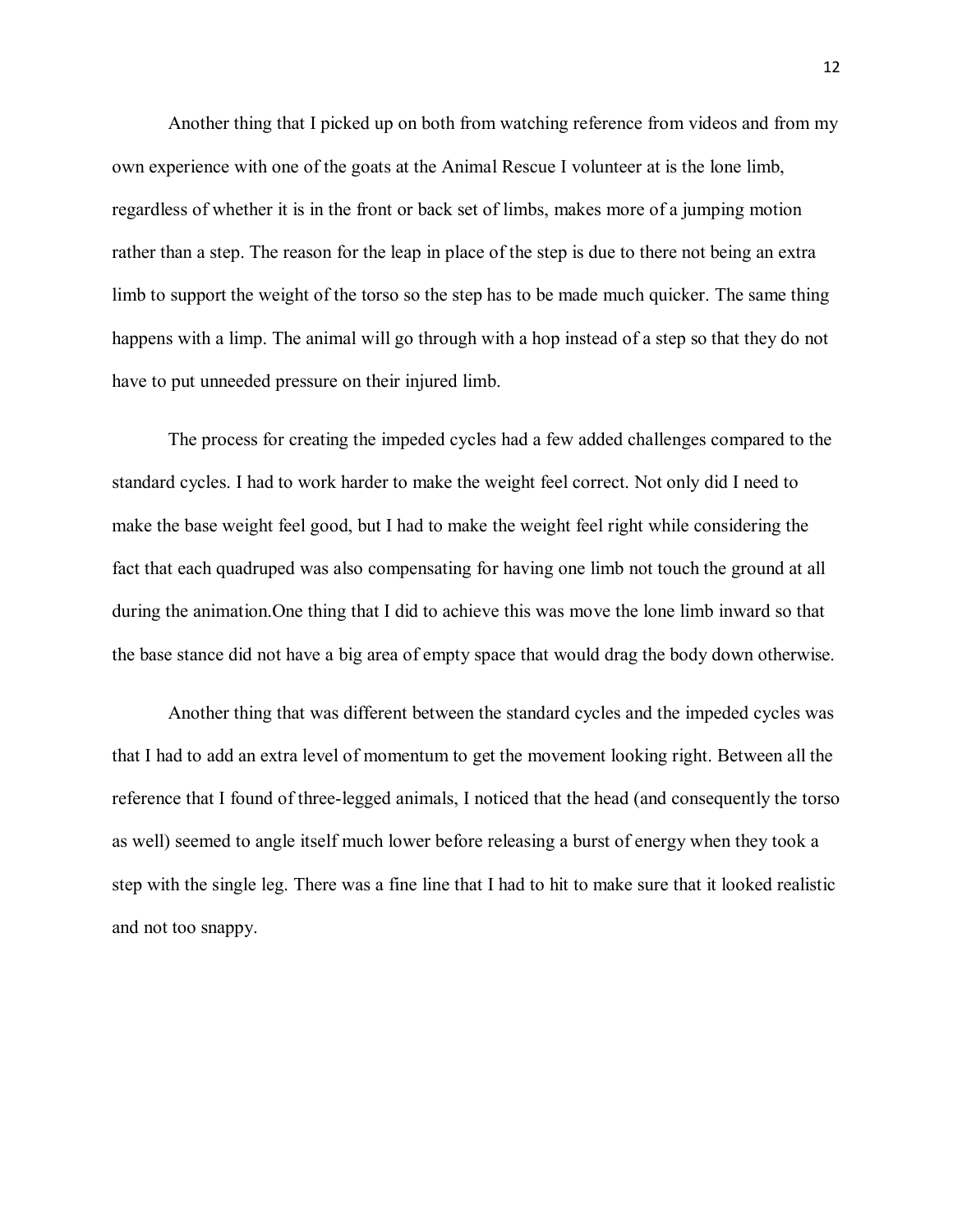The biggest benefit that I got from the whole process of animating these cycles was the in depth attention that I had to give to things like the anatomy, the arcs of different body parts, and the weight. I could have simply watched the videos and said, "Yeah, I can see what's going on here", but trying to create my own rendition of that same motion really made me think about just what was going on with each animal.

#### Conclusion

I am very happy that I was able to center my study on animals; even moreso that I could focus on the impediments. It felt unique to me and it was something that I felt very passionately about. Through doing this, I feel as though I really grew as an animator. I have a stronger sense of what I would like to be doing when I finish my education and move on out into the world. This study is something that I would love to revisit in the future. I studied three different animals, but there are so many other animals that I would love to really study and learn more about how they move around. I also would like to apply my studies to an impediment and run combination, since I focused on applying those to walk cycles for this project. I am pretty satisfied with what I was able to accomplish and I feel like out of everything that I have worked on over the course of my time as a student, these are among the stronger pieces that I have created.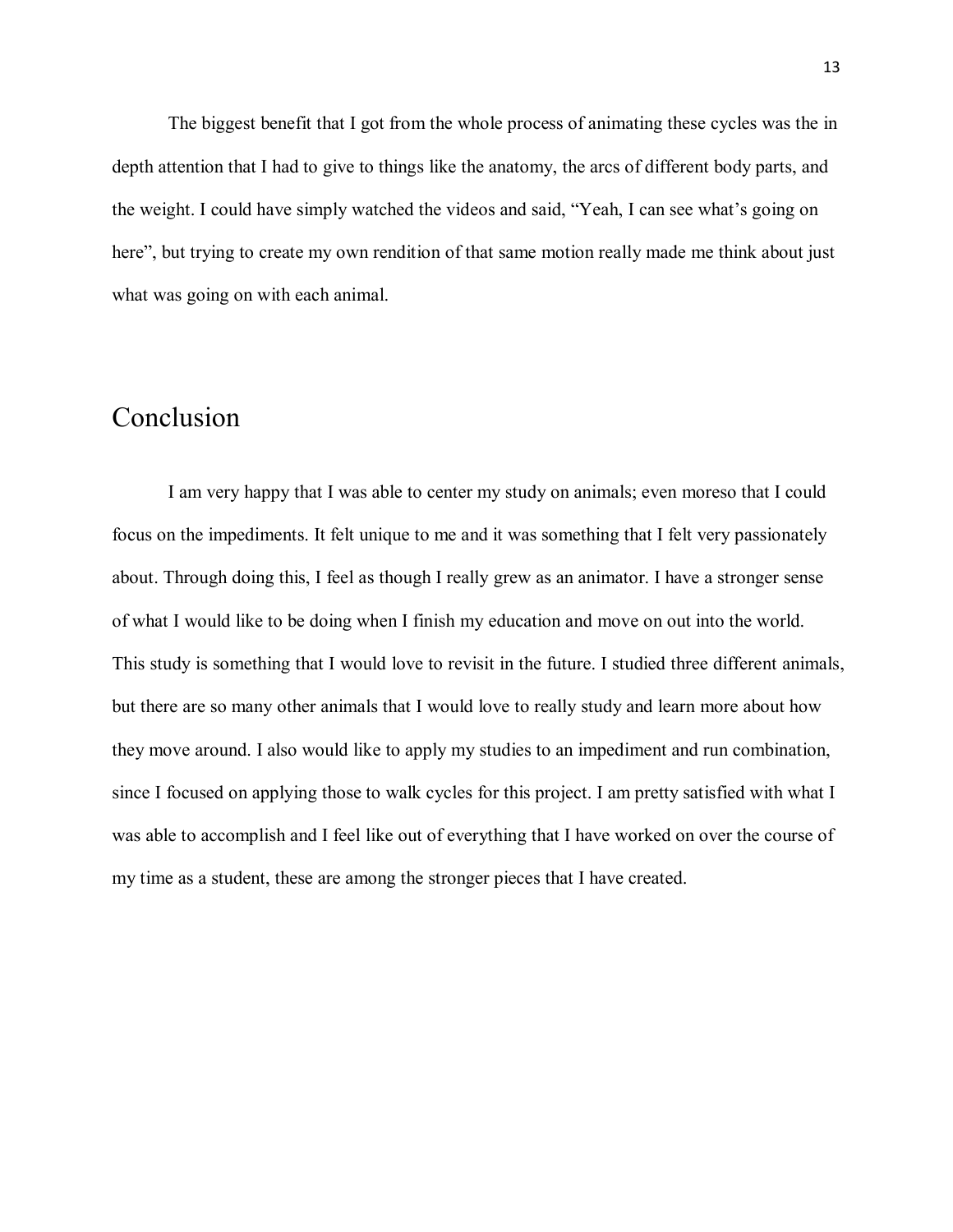#### Works Cited

- Camporota, A. (2019, March 3). *Dog walk cycle: Step by Step*. Retrieved April 5, 2021, from YouTube: https://www.youtube.com/watch?v=coFiisOyW0Y
- Capsolas, J. (2017, May 22). *Dog Walking Styles - Animal Gaits for Animators*. Retrieved April 5, 2021, from YouTube: https://www.youtube.com/watch?v=AZGNjKolAiQ
- Dawg, J. G. (2011, March 4). *Three Legged Dogs Indi and Rosie*. Retrieved April 5, 2021, from YouTube: https://www.youtube.com/watch?v=wZp6O65FyaE
- Explore Magazine. (2014, March 26). *Walking With Wolves*. Retrieved April 5, 2021, from YouTube: https://www.youtube.com/watch?v=Wz7xQQtpQQY
- Frey, J. (2016, February 7). *The Present - OFFICIAL*. Retrieved April 5, 2021, from YouTube: youtube.com/watch?v=WjqiU5FgsYc
- Getty Images. (n.d.). *MS PAN Shot of Lion cub walking with limp / Kruger National Park, Mpumalanga, South Africa - stock video*. Retrieved from Getty Images: https://www.gettyimages.com/detail/video/shot-of-lion-cub-walking-with-limp-kruger-nationalstock-video-footage/551931099?adppopup=true
- Hall, Kyle. (2014, June 17). *Differences & similarities: Human & Animal Anatomy.* Retried April 7, 2021, from Kyle Hall - HND Portfolio: kylehallnationaltrust.weebly.com/part-3---animationproduction/-differences-similarities-human-animal-anatomy
- Hedges, B. (2017, March 23). *Wolves Running Full Speed*. Retrieved April 5, 2021, from YouTube: https://www.youtube.com/watch?v=fzSEuVomGx0
- *herd of deer crossing a road in environmental conservation under raining day - stock video*. (n.d.). Retrieved from Getty Images: https://www.gettyimages.com/detail/video/herd-of-deercrossing-a-road-in-environmental-stock-footage/1211173401
- *Lambs and goats walking around - stock video*. (n.d.). Retrieved from Getty Images: https://www.gettyimages.com/detail/video/lambs-and-goats-walking-around-stockfootage/939205622
- luvhambo. (2015, January 12). *Wolf overstep walk.* Retrieved April 7, 2021 from YouTube: http://www.youtube.com/watch?v=0XnvkuLuzV8
- M, L. (2012, March 18). *Slow Motion Dog Run*. Retrieved April 5, 2021, from YouTube: https://www.youtube.com/watch?v=CoL8Gtvxfl0